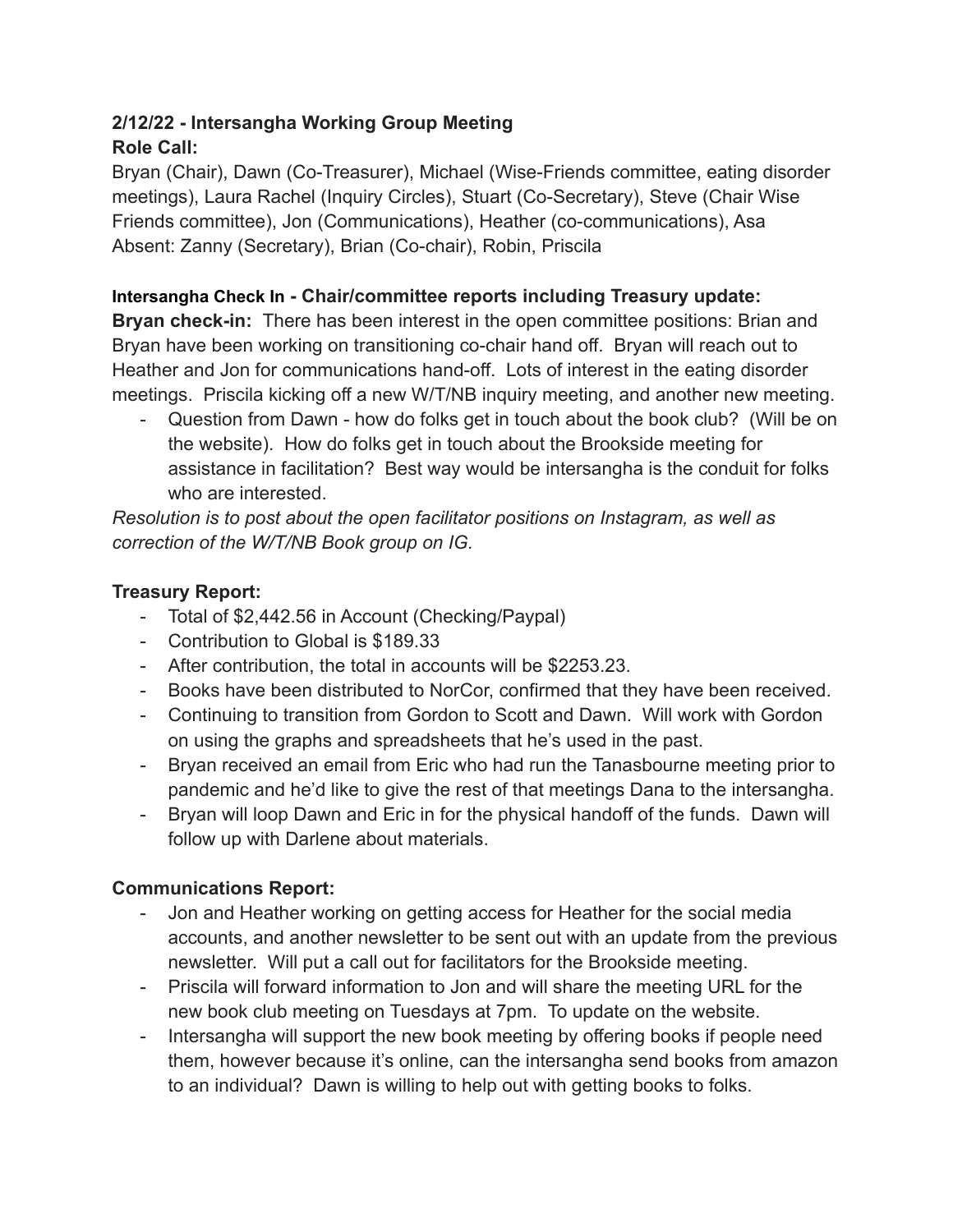- Heather - communications has not been able to gain access to the Facebook account, and needs to somehow get transferred over to the communications. Adrian deleted all accounts, and it may be difficult to retrieve the business page. Problem is the business page needs to be tied to a personal account. If it was deactivated, he may be able to reactivate and send it over, but not if it was indeed deleted.

# **Wise Friends Report (Steve):**

- Finishing touches on the workshop on Foundations of RD, and March 26th is the date of the workshop. On the events page of the website there is an old event listed, so the new event will need to be added to the events page. Steve will change title and make the blurb accurate to the title and will forward to Jon.

## **Programs Update:**

-

- Jess is stepping down from Programs chair position. The seat is vacant and will need to be filled.
- Michael is not able to help, but two ideas are 1. wanting to lead a workshop on eating disorders, possibly looking at April, suggesting April 30th for the workshop (Michael to put together).
- 2nd Idea calling on local teachers. One person is Jan Chozen Bays (Zen Community of Oregon) who wrote a book on mindful eating. Various teachers at other centers who may be good resources for this growth practice of connecting with other Dharma communities. Bryan and Michael to share duties until someone steps forward.
- Would need to figure out donation scales, free-will donation, teacher fees. Depending on the speakers, there was a decision made in the past year about sliding scale donations.
- Would need an eventbrite account for checking registrations. Would it be possible to get the paypal connected to registration for these events. Easier to run through eventbrite, Jon will push to Bryan/Dawn to figure out the amount eventbrite would take from registrations.
- Overview of Programs chair responsibilities.

# **Unity Committee (Robin):**

- Robin is willing to step up to Unity Committee chair.
- Stuart tried to host a hike through Forest Park minimal participation.
- Question about whether indoor events would be allowed?
- Asa offered to assist with Robin in the Unity Committee. Include things that are not just around the RD community, like a silent disco:)